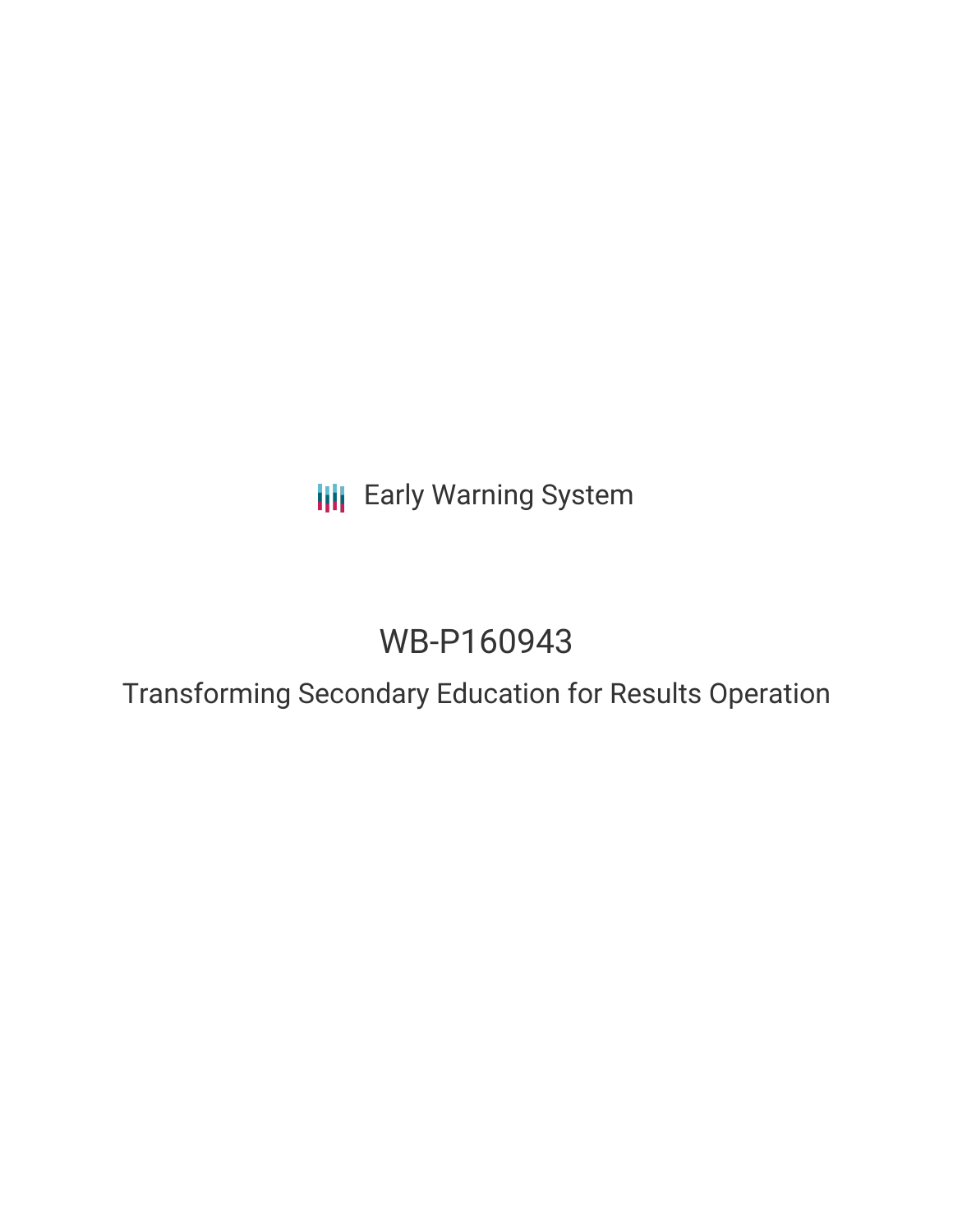

### **Quick Facts**

| <b>Countries</b>              | Bangladesh                  |
|-------------------------------|-----------------------------|
| <b>Financial Institutions</b> | World Bank (WB)             |
| <b>Status</b>                 | Active                      |
| <b>Bank Risk Rating</b>       | B                           |
| <b>Voting Date</b>            | 2017-12-18                  |
| <b>Borrower</b>               | Government of Bangladesh    |
| <b>Sectors</b>                | <b>Education and Health</b> |
| <b>Investment Type(s)</b>     | Loan                        |
| <b>Loan Amount (USD)</b>      | \$510.00 million            |
| <b>Project Cost (USD)</b>     | \$2,017.00 million          |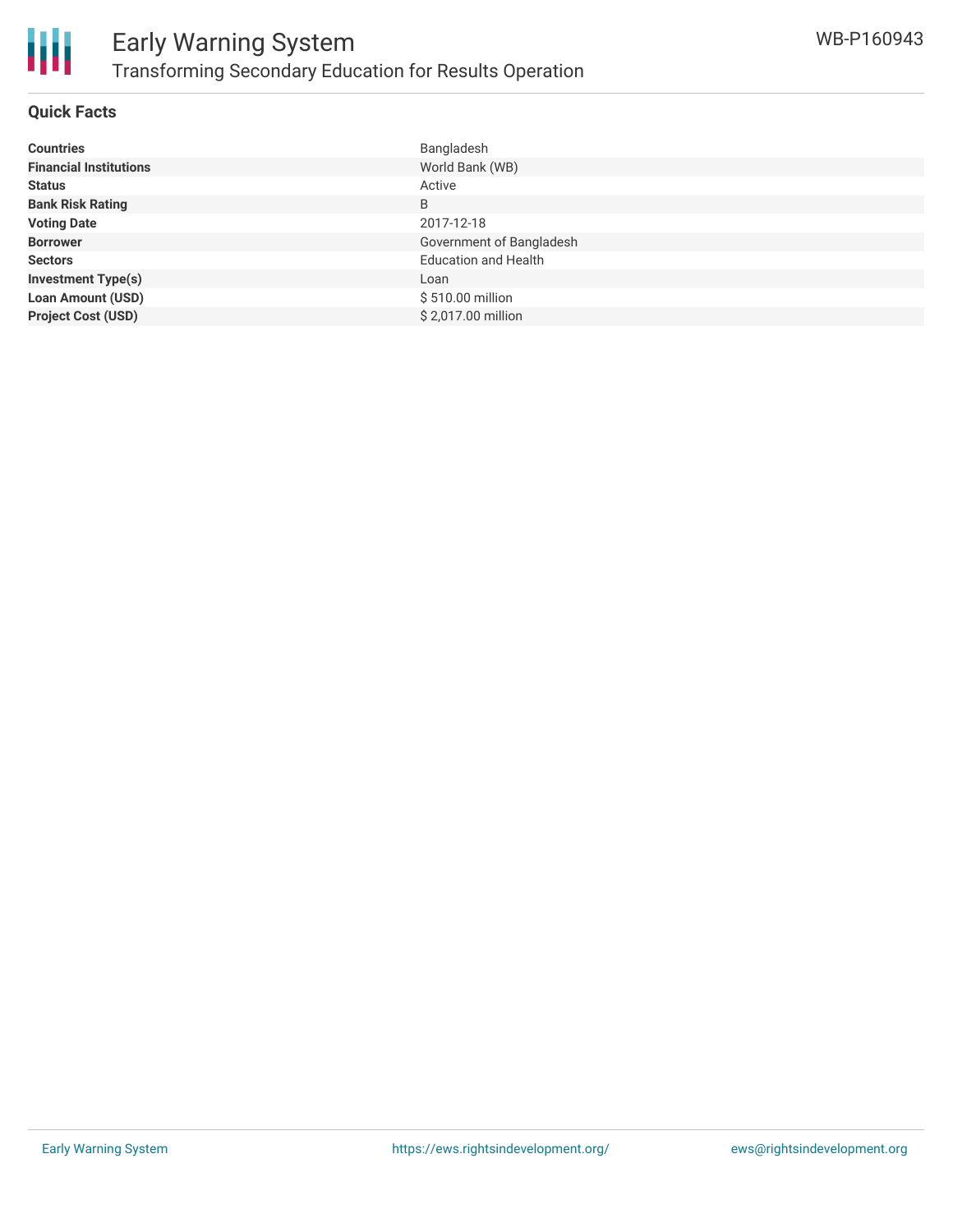

# **Project Description**

The objective of the Transforming Secondary Education for Results Operation Project for Bangladesh is to improve student outcomes in secondary education and the effectiveness of the secondary education system.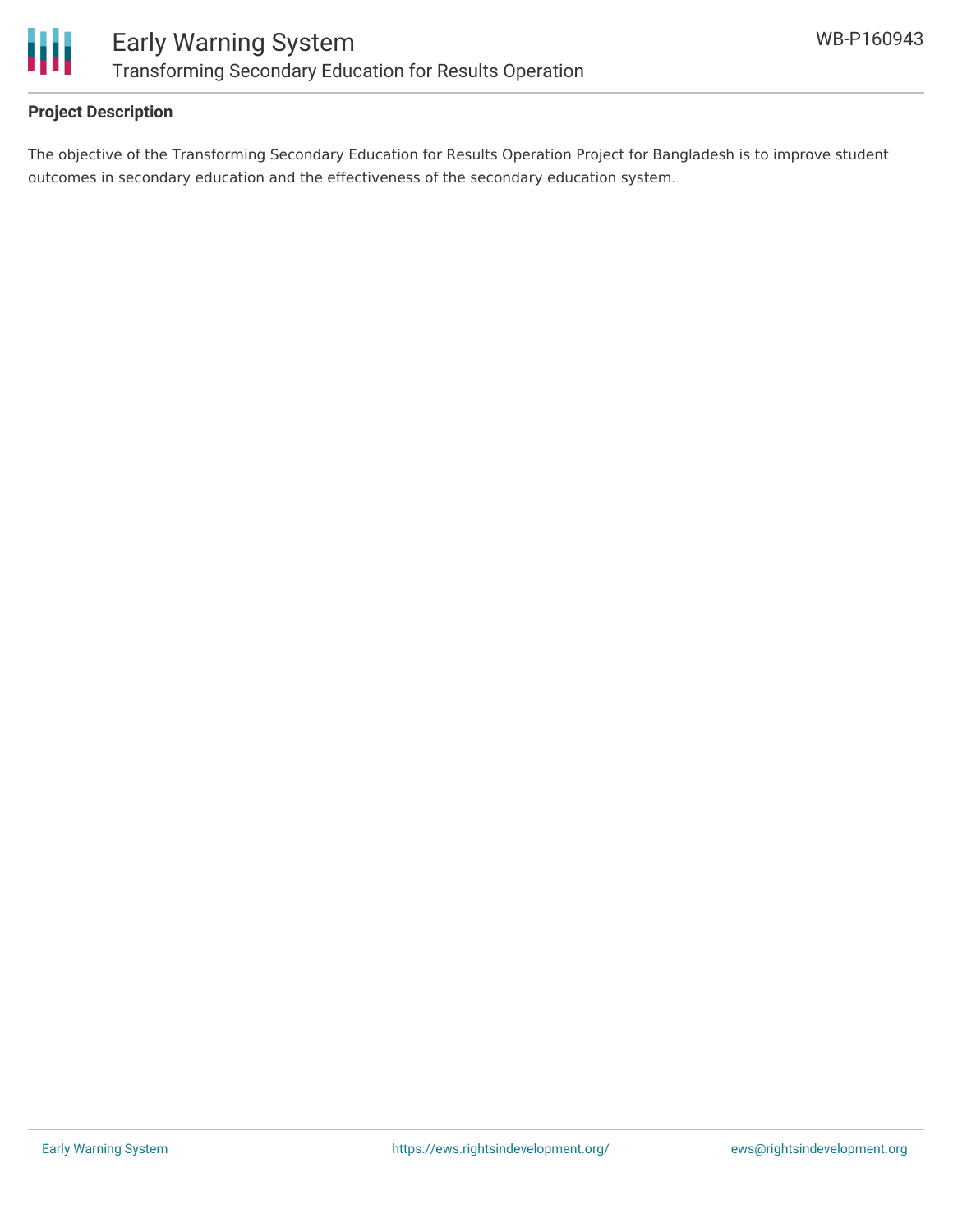

# **Investment Description**

World Bank (WB)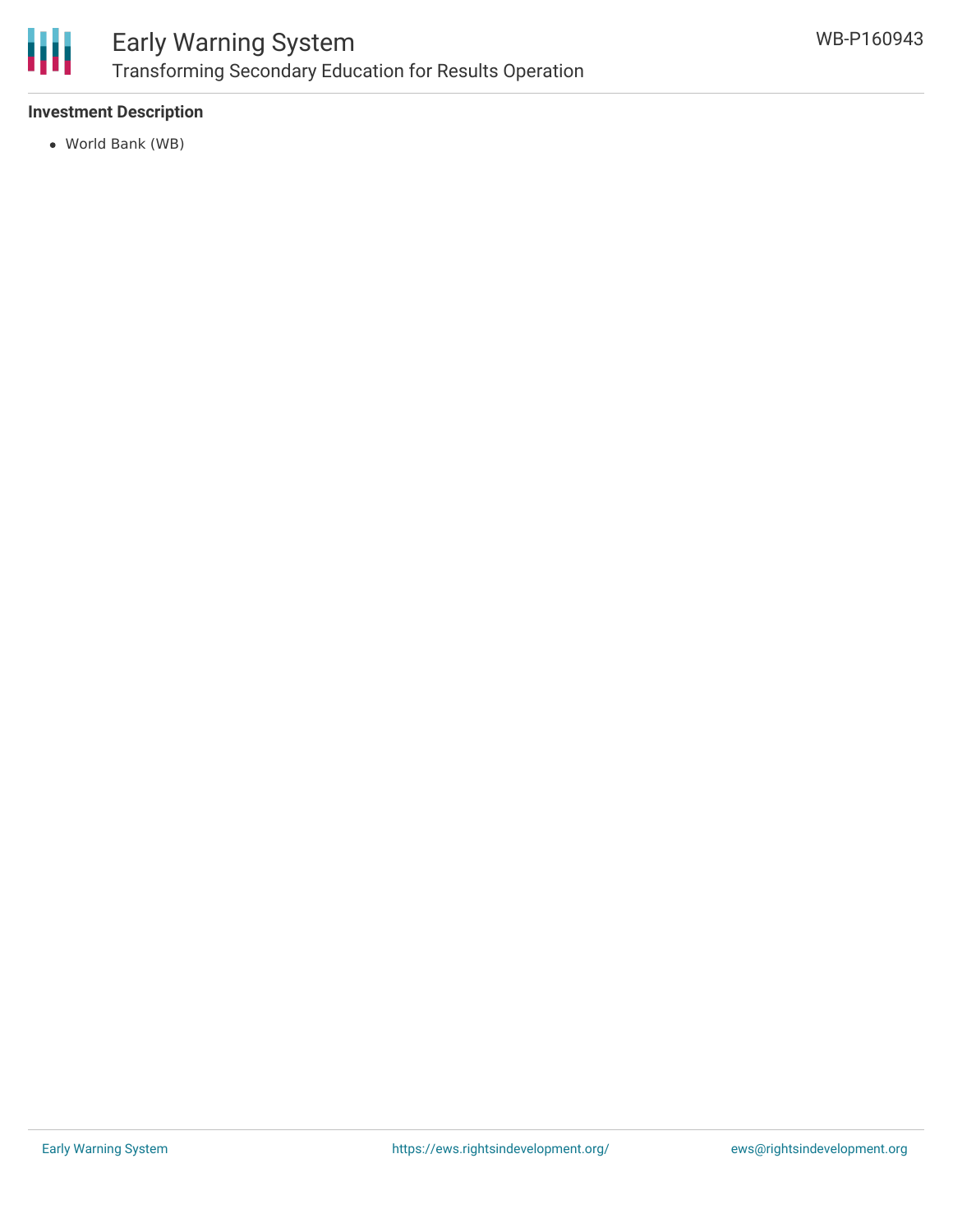

### **Contact Information**

PROJECT CONTACTS

ACCOUNTABILITY MECHANISM OF WORLD BANK

The World Bank Inspection Panel is the independent complaint mechanism and fact-finding body for people who believe they are likely to be, or have been, adversely affected by a World Bank-financed project. If you submit a complaint to the Inspection Panel, they may investigate to assess whether the World Bank is following its own policies and procedures for preventing harm to people or the environment. You can contact the Inspection Panel or submit a complaint by emailing ipanel@worldbank.org. You can learn more about the Inspection Panel and how to file a complaint at: http://ewebapps.worldbank.org/apps/ip/Pages/Home.aspx.